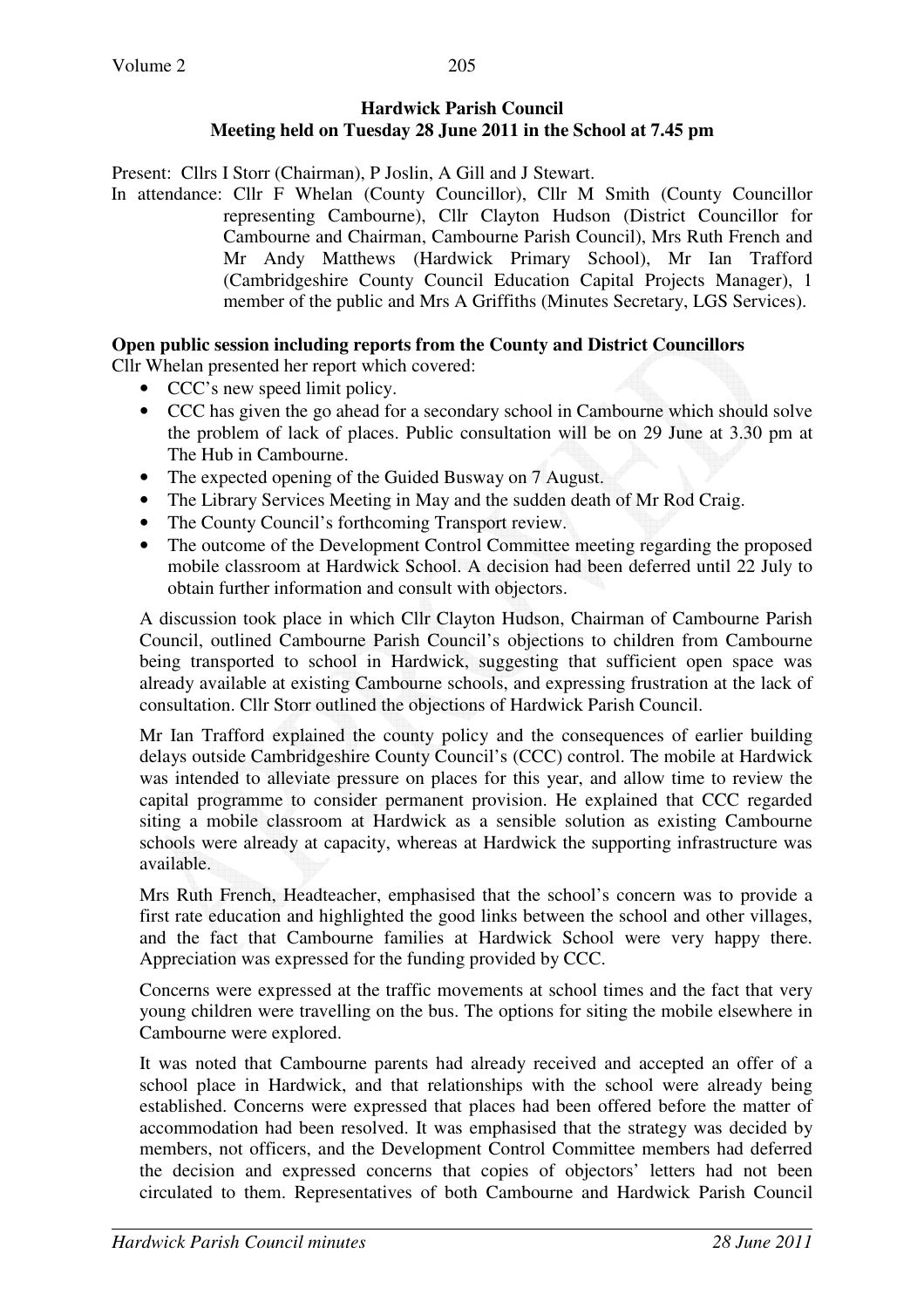were urged to attend the next Development Control Committee meeting on 22 July.

Cllrs Whelan, Smith and Hudson, Mr Trafford, Mrs French and Mr Matthews left the meeting.

### **1. Apologies for absence and declarations of interest**

 Apologies were received from Cllr Bowen (holiday), Cllr Chamberlain (work commitments), and Cllr Freeman. Apologies were also received from Mr Mark Kemp. There were no declarations of interest.

### **2. To approve the minutes of the meeting held on 17 May 2011**

The minutes of the meeting on 17 May 2011 were unanimously approved (Prop AG, 2nd) <sup>PJ)</sup>, and signed by the Chairman, after an amendment to Item 6.1, line 3, to insert the word 'for' so as to read "for some new signs".

Cllr Whelan returned to the meeting briefly to convey an invitation for a representative of Hardwick Parish Council to attend the next meeting of Cambourne Parish Council on Tuesday 5 July.

### **3. Matters arising and carried forward from the last or previous meeting**  The Clerk's report was noted.

- 3.0.1 (3.1) It was noted that there appeared to be some confusion at SCDC regarding the request for a bin and that clarification was awaited.
- 3.0.2 It was noted that information regarding the blocked drain had been passed on to the Hardwick Sports and Social Club.
- 3.1 (1.4) Application for co-option to fill vacancy on the Parish Council Mr Howard Seaber-Shinn, 135 Limes Road It was unanimously agreed  $^{(Prop\,IS,\,2nd\,JS)}$  to co-opt Mr Seaber-Shinn as a member of the Parish Council and to write informing him of the decision.
- 3.2 (3.4 of 26 April) Millers Way to consider options Carried forward to the next meeting, when it was hoped a member of the County Council will attend to clarify the options. Enquiries are being undertaken with the Planning Department at SCDC about the details of the original planning consent.
- 3.3 (6.1 of 28 April) Recreation Ground

It was noted that the Parish Council had adopted the document circulated by the Chairman, entitled "Recreation Ground - The Way Forward". It was agreed that the Parish Council would pay for and arrange for the field is to be top-dressed each June (Prop PJ, 2nd JS), that the Parish Council would pay for "weed and feed" every year, with distribution to be arranged by the Cricket and Football Clubs  $(Prop\ PJ, 2nd\ AG)$ ; and that the recreation field would continue to be cut weekly during the growing season.. Quotations for vertidraining are to be brought to the next meeting when this will be an agenda item.

The requirements for Legionnaires Testing were considered and it was unanimously agreed  $^{(Prop\, JS, 2nd\, PJ)}$  to obtain a risk assessment from Primec at a cost of £250.

## **4. Correspondence/communications received**

- 4.1 Request from Church for S137 donation towards insurance It was noted that fundraising had been taking place and that the Parochial Church Council would return to the Parish Council if funding was required. Information about sources of grant funding is to be passed to the PCC.
- 4.2 Request for hire of recreation ground on 5 August The request for the hire of the Recreation Ground was unanimously agreed (Prop PJ, 2nd)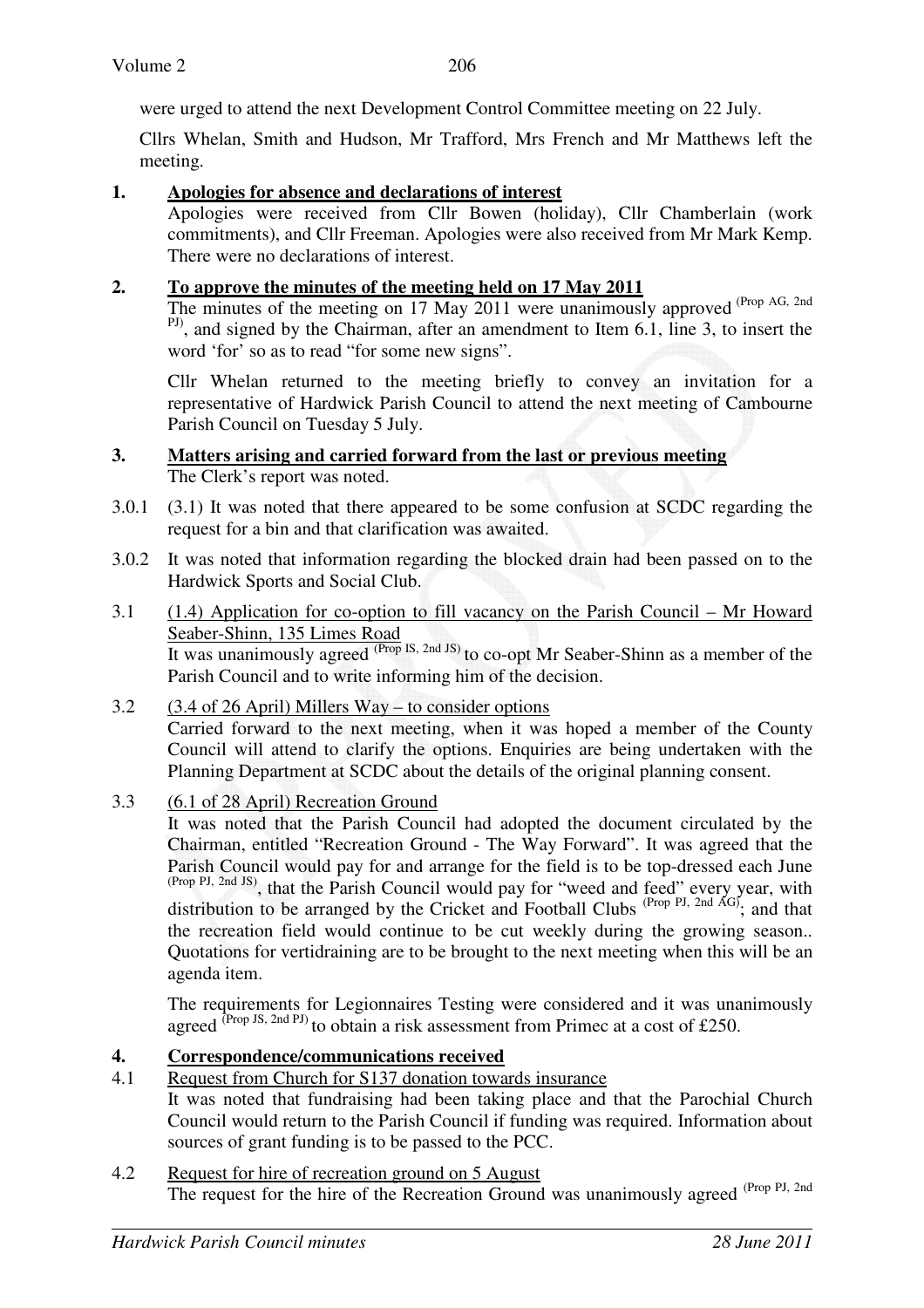IS) , free of charge on this occasion, subject to the organiser checking with the Cricket Club, Football Club and Hardwick Sports and Social Club that there is no clash with any other event, and subject to his having all appropriate insurance cover in place.

- 4.3 SCDC speed limit stickers It was agreed to order 40 x 30 mph stickers for Cambridge Road and Main Street respectively, and 40 x 40 mph stickers for St Neots Road.
- 4.4 CCC Speed limit policy This is to be an agenda item for a future meeting.

# **5. Planning applications and decision notices**

- 5.1 Planning applications received
- 5.1.1 S/0964/11 29 Ashmead Drive Garage conversion to annexe It was unanimously agreed  $(\text{Prop AG}, \text{2nd PI})$  to recommend approval.
- 5.1.2 S/0747/11 1 Pippin Walk Extensions It was unanimously agreed <sup>(Prop AG, 2nd PJ)</sup> to recommend approval.
- 5.1.3 S/0747/11 Blue Lion, 74 Main Street timber decked section to pub garden area The Chairman adjourned the meeting so that the resident of the adjacent property was able to express his objections to the proposal which included regarding loss of privacy, noise and loss of amenity. He questioned a member's interests and he was informed of both meeting and planning application procedure. It was noted that the application would go to the full Planning Committee on 6 July, where the resident will have the right to attend and address the Committee, and a site visit by members of the Planning Committee had been requested.. It was unanimously agreed <sup>(Prop PJ, 2nd</sup>) AG) that the Parish Council should comment that "The Parish Council has asked the District Councillor to get this application "called in" and requests that the members of the Committee make a site visit before making a decision". The resident left the meeting.
- 5.1.4 S/1150/10 18A Pippin Walk Erection of detached single garage It was unanimously agreed <sup>(Prop AG, 2nd PJ)</sup> to recommend approval.
- 5.1.5 S/0896/11 Hardwick Sports and Social Club extension to changing rooms Noted. The Parish Council made no comment on the application submitted in its name.
- 5.1.6 S/1135/11 Pet Paks, 175 St Neots Road Single storey rear extension It was agreed <sup>(Prop AG, 2nd JS)</sup> to recommend approval.
- 5.2 SCDC Decision and appeal notices
- 5.2.1 S/0686/11 21 Egremont Road Extension Approved by SCDC Noted.
- 5.2.2 S/0629/11 8 Pippin Walk Extension Approved by SCDC Noted.
- 5.3 Tree works applications
	- Cllr Gill reported.

105 Limes Road – Ian Lawson is to be asked to contact Cllr Gill to discuss what work is needed.

3 Egremont Road – the tenant had complained about trees in front of the house causing shade in the property. After consideration, the Parish Council decided that no action was necessary at this time and the resident is to be informed.

## **6. Members reports and items for decision**

6.1 School liaison meeting report Cllr Joslin's report was carried forward to the next meeting.